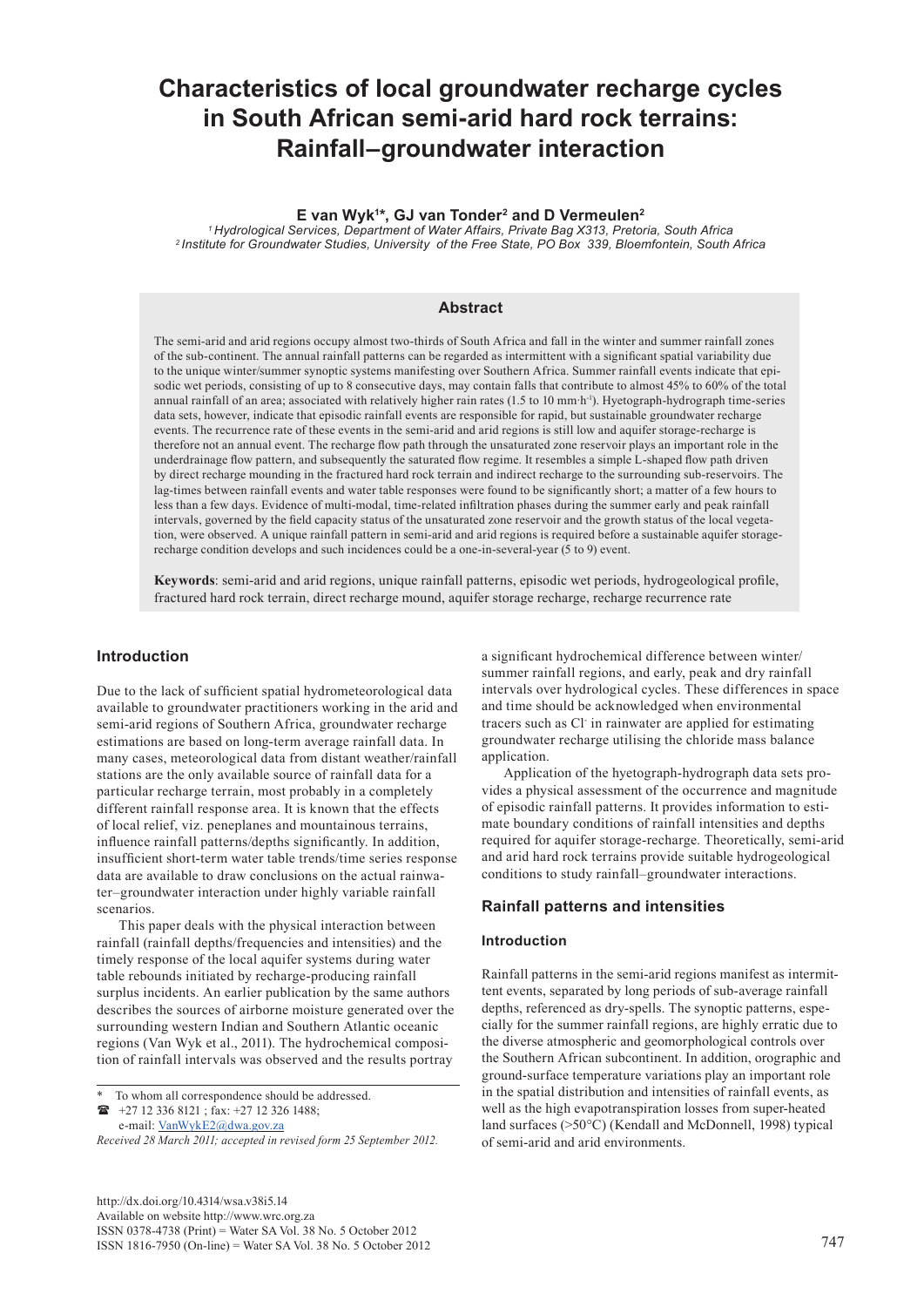#### **Rainfall depth variability in semi-arid regions**

The semi-arid region in Southern Africa encompasses areas receiving rainfall in summer and winter seasons. The winter rainfall pattern is characterised by cold southern Atlantic frontal systems occurring between April and September. This rainfall pattern is spatially more harmonised than the convectional summer rainfall patterns, although episodic events may occur in mountainous regions due to orographic uplift along the western Great Escarpment and elevated areas along the Cape Folded Belt range.

In summer rainfall regions, convection cloud systems, driven by super-heated ground-surface conditions, are responsible for the localised summer thunderstorm rainfall events. These convection systems cover a 3 to 8 km diameter footprint during its rainout phase, but may track a random pathway for several kilometres (Van Heerden and Hurry, 1992). Depending on the regional synoptic conditions, several local convectional systems may develop during periods of high atmospheric moisture loads, initiating extraordinary downpours (>100 mm) over short periods (<24 h).

An interesting phenomenon has been noted to occur during periods of extraordinary rainfall cycles, such as the 2006 hydrological cycle (viz.  $\text{Oct}_{2005}$  to  $\text{Sep}_{2006}$ ), and that is the occurrence of 'rain-week' periods of 3–8 days including at least 1 rainout event in the order of 80 to 150 mm or even higher*.* A single rain-week's total rainfall depth can be as high as 200 to 300 mm, which represents  $\pm 60\%$  of the total precipitation (*P*a) for a particular hydrological cycle. For example, the 2006 hydrological cycle's rainfall depth of ≈500 mm over the wetter eastern side of the semi-arid region was 32%, 48% and 59% higher than the respective 2004, 2005 and 2007 hydrological cycle's rainfall inputs. The 2006 hydrological cycle can therefore be regarded as an extraordinary or episodic occurrence. These extraordinary events often initiate significant groundwater recharge events which may initiate aquifer storage-recharge (Van Tonder and Bean, 2003) and Namibia (Verhagen et al., 2001). In a similar way, investigations on temporal variability of groundwater recharge in Central Australia concluded that monthly rainfall events of at least 150 to 200 mm are required for aquifer storage-recharge conditions (Harrington et al., 2002).

#### **Frequency of exceedance**

Hyetograph-hydrograph diagrams portray significant amplification of groundwater table rebounds after a rain-week scenario has occurred in fractured hard rock terrains. It is obvious that during a rain-week scenario*,* the unsaturated zone reservoir could be effectively re-wetted to field capacity conditions and subsequently drive vertical percolation to initiate direct infiltration when a recharge-producing rainfall surplus event develops during a follow-up rainfall event.

The number of times that a critical rainfall depth range (viz. 51–60 mm) occurs in a particular hydrological cycle represents the **frequency of exceedance** and can be regarded as a measure of the probability that a recharge-producing rainfall surplus and aquifer storage–recharge, may develop. This analysis, however, requires daily rainfall depths for an extended number (>9) of hydrological cycles (Kessler and De Raad, 1974).

This study indicates that long-term summer and winter rainfall data report a random configuration of individual rainfall events with highly variable depths. Design rainfall analysis (i.e. occurrences of specific rainfall depths over time)

| Table 1                                                                                                                                                            |        |                    |                   |                    |                   |                 |                     |                |            |
|--------------------------------------------------------------------------------------------------------------------------------------------------------------------|--------|--------------------|-------------------|--------------------|-------------------|-----------------|---------------------|----------------|------------|
| Monthly grouping of individual rainfall events for a typical<br>semi-arid region from 1913 to 2008 monitored at SAWS<br>Station No. 468318, Vryburg, Northern Cape |        |                    |                   |                    |                   |                 |                     |                |            |
| <b>Months</b>                                                                                                                                                      | Period | $41 -$<br>50<br>mm | $51-$<br>60<br>mm | $61 -$<br>70<br>mm | $71-$<br>80<br>mm | 81-<br>90<br>mm | $91 -$<br>100<br>mm | ><br>101<br>mm | >150<br>mm |
| (308)<br>Oct <sub>1</sub>                                                                                                                                          | Early  | 1                  |                   |                    |                   |                 |                     |                |            |
| (440)<br><b>Nov</b>                                                                                                                                                | Early  | 4                  |                   |                    |                   |                 |                     | 1              |            |
| (511)<br>Dec                                                                                                                                                       | Early  | 6                  | 6                 | 3                  |                   |                 |                     |                |            |
| (643)<br>Jan<br>$n+1$                                                                                                                                              | Peak   | 8                  | 9                 | 6                  | $\mathcal{E}$     |                 |                     |                |            |
| (585)<br>Feb<br>$n+1$                                                                                                                                              | Peak   | 15                 | $\overline{2}$    | $\varsigma$        | 1                 | 1               | 1                   |                |            |
| (553)<br>Mar<br>$n+1$                                                                                                                                              | Peak   | 18                 | 9                 | 4                  | $\mathcal{E}$     |                 |                     |                |            |
| (343)<br>Apr<br>$n+1$                                                                                                                                              | Dry    | $\overline{c}$     | 3                 |                    | $\overline{c}$    |                 |                     |                |            |

*(106) Total number of individual rainfall events per calender month over 95 years.*

predicates an expected huge population of rain events to fall within the  $< 40$  mm range, with the higher ranges  $(>40$  mm events) occurring as outliers (Table 1). Rainfall depth categories for each month of the early (Oct<sub>n</sub> to Dec<sub>n</sub>) and peak (Jan<sub>n+1</sub>) to  $Mar_{n+1}$ ) hydrological cycle intervals, based on the number of times a specific rainfall range has occurred (i.e. 10 mm intervals between 41 and 100 mm), are shown in Table 1.

Individual rain events exceeding 40 mm can thus be regarded as episodic in nature with a frequency of exceedance of 0.04, 0.03 and 0.06 for the 3 months in the peak summer interval (Jan<sub>n+1</sub> to Mar<sub>n+1</sub>). For example, the South African Weather Service, Vryburg Station (# 468318) data report that 41, 20, 15 and 7 rainfall events of, respectively, >40, >50, >60, and >70 mm, exceeded the proposed recharge-producing rainfall surplus threshold value of 40 mm, out of 1 781 individual rainfall events recorded between 1913 and 2008.

The rainfall pattern for the Vryburg semi-arid region displayed in Table 1, decisively shows that rainfall occurrences towards the high-end of rainfall depths (40–150 mm) are significantly lower when compared with the total number of rainfall events that occurred during the summer rainfall season  $(Oct<sub>n</sub> to Mar<sub>n+1</sub>)$ . High-end rainfall events represent extreme episodic events in semi-arid and arid regions, i.e. the Vryburg weather station has recorded only 6 cases of >80 mm episodic events since 1913.

#### **Recurrence rate of a specific rainfall sequence**

The statistical analysis of the rainfall data from the Vryburg weather station allows a significant long-term assessment of semi-arid rainfall patterns in terms of frequency of rainfalls exceeding a design value (viz. rainfall input require to initiate an aquifer storage-recharge condition) and return periods of a specific rainfall sequence (viz. number of hydrological cycles between consecutive aquifer storage recharge events).

Rainfall depths and water table responses indicate that rainfall events during February and March initiate rechargeproducing rainfall surplus conditions and subsequently aquifer storage-recharge events. Significant replenishment of aquifer storage potential occurs during aquifer storage-recharge events and could sustain managed production rates for several years. For the Vryburg area, the total number of  $\pm 40$  mm falls during the peak rainfall period amounts to 59 in the 95-year slot. This, in fact, means that 1 rainfall event of 40 to 60 mm may occur almost every second year, whereas events >60 mm only occur every third year. An extraordinary incident, such as the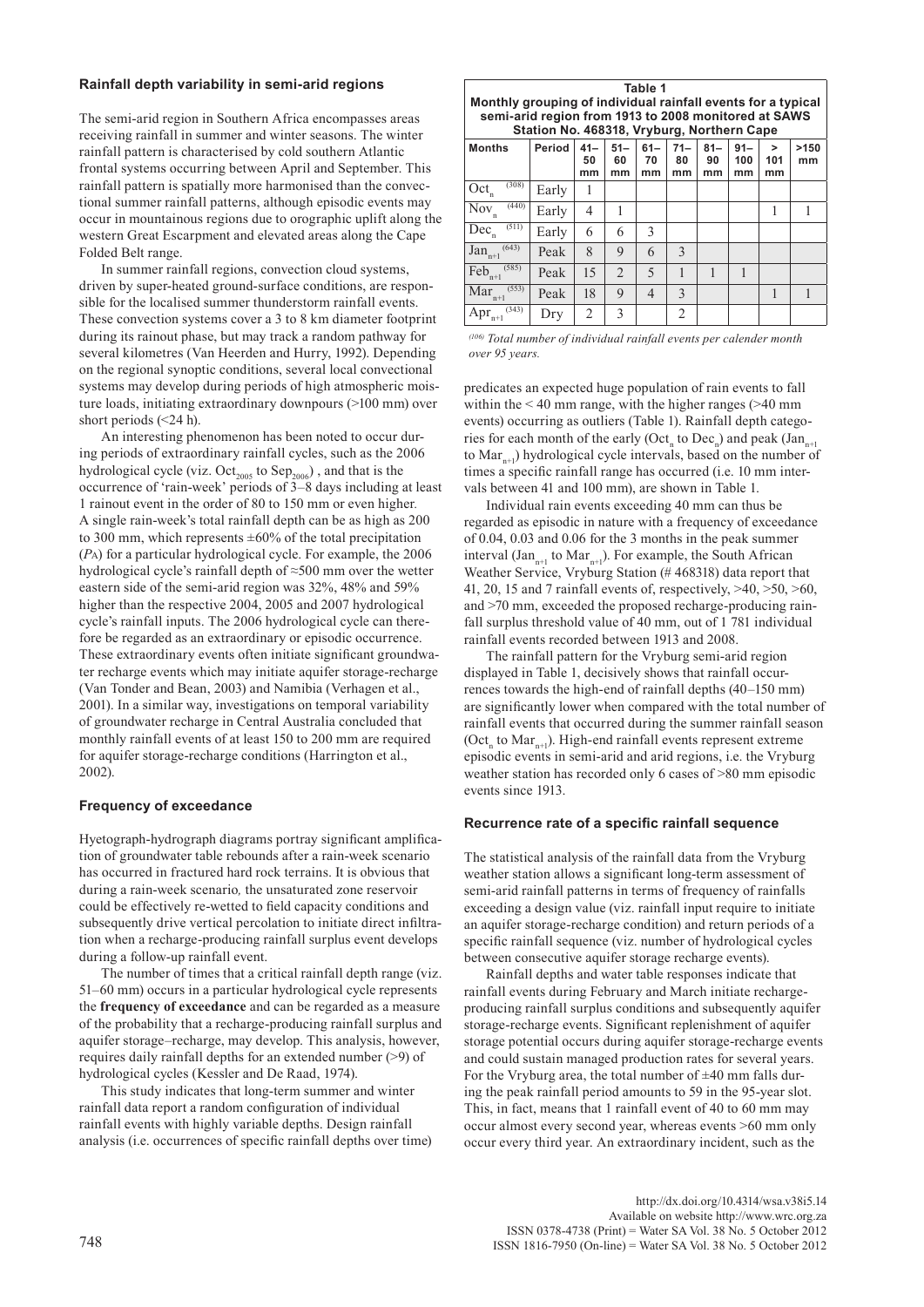| Table 2<br>Return periods (hydrological cycles) for 3 categories of<br>rainfall depths for the Vryburg area SAWS Station No.<br>468318, Vryburg, Northern Cape |           |          |          |  |  |  |  |
|----------------------------------------------------------------------------------------------------------------------------------------------------------------|-----------|----------|----------|--|--|--|--|
| Month in H.C.                                                                                                                                                  | $50$ mm's | 100 mm's | 150 mm's |  |  |  |  |
| Oct                                                                                                                                                            |           | 53       |          |  |  |  |  |
| <b>Nov</b>                                                                                                                                                     | 3         | 11       | 50       |  |  |  |  |
| Dec                                                                                                                                                            |           | 8        | 27       |  |  |  |  |
| $Jan_{n+1}$                                                                                                                                                    |           |          |          |  |  |  |  |
| Feb<br>$n+1$                                                                                                                                                   |           |          | 10       |  |  |  |  |
| Mar<br>$n+1$                                                                                                                                                   |           |          |          |  |  |  |  |
| An<br>$n+1$                                                                                                                                                    |           |          |          |  |  |  |  |

*§ The maximum October rainfall depth over 95 years was 105 mm.*

265 mm rainfall event in the Vryburg District (Stella monitor terrain) during the 2005–2006 hydrological cycle, has a recurrence period of ~10 years.

The Vryburg weather station data set provides a good practical estimation of the recurrence rates for specific rainfall depths. The return-period, however, gives a more defined estimation of the numbers of years that might pass before a rain-week and an aquifer storage-recharge incident may occur. Table 2 lists a summary of the return periods of rain-week events of 50 mm, 100 mm and 150 mm. The data indicates that the interval from January to March has the highest probability of including a rain event of 100 mm, with a return period of  $\sim$ 4 years, and a 150 mm rain event, with a return period of ~9 years.

Evaluation of rainfall patterns since 2002 recorded at 6 summer rainfall–groundwater monitoring terrains during this study reveals that the recurrence rate of rain-weeks may be as low as 1 in 5 years. In some cases, such as the Taaiboschgroet area, northern Limpopo Province, the physical time lag between 2 episodic rainfall events, initiating aquifer storagerecharges, was 10 years, (viz. the 1999–2000 and 2009–2010 hydrological cycles). It should be noted, however, that these two rainfall events were in the order of 250 mm and more, thus meticulously episodic events. Their contribution as sustainable aquifer storage-recharge in the Taaiboschgroet area was extraordinary, resulting in regional water table rebounds of roughly 3 m. Such cases, however, indicate that groundwater recharge events strictly do not occur on an annual base (Vegter, 1995; Verhagen et al., 2000, 2001; Harrington et al., 2002)).

Hyetographs from mountainous regions report a slightly lower return period for these high-end episodic rainfall events and this is probably the result of the orographic effect of mountain ranges occurring in the pathway of the migrating air masses, causing significant rainout of the airborne moisture mass. This phenomenon has been noted from stable isotope studies on the Great Escarpment at Beaufort West in the Western Cape (Van Wyk, 2010), the Alldays-Taaiboschgroet area (viz. the Blouberg Mountain) in Limpopo (Verhagen et al., 2000) and globally (Mazor 1997).

#### **Rainfall intensities and water table responses**

The amount (mm) of rainfall recorded over a specified time interval defines the rain rate or rainfall intensity (Stanger, 1994). Obviously, there will be a substantial difference at ground surface between a rain event of 45 mm over 2 days compared to 45 mm over 6 h, in terms of creating depression storage, initiating Hortonian overland flow and initiating

| Table 3<br>Rainfall intensities, duration and local water table<br>responses calculated from hyetograph-hydrograph<br>data in fractured hard rock terrains with thin<br>soil/regolith cover (<0.6 m) |                                  |                                           |                                                                   |                                                                                |                 |  |  |
|------------------------------------------------------------------------------------------------------------------------------------------------------------------------------------------------------|----------------------------------|-------------------------------------------|-------------------------------------------------------------------|--------------------------------------------------------------------------------|-----------------|--|--|
| C <sub>1</sub>                                                                                                                                                                                       | C <sub>2</sub><br>C <sub>3</sub> |                                           | C4                                                                | C5                                                                             |                 |  |  |
| <b>Duration</b><br>(h)                                                                                                                                                                               | Rainfall<br>(mm)                 | Rainfall<br>Rate<br>$(mm\cdot hr\cdot 1)$ | Water table<br>rebound rate <sup>1</sup><br>(mm/d no. of<br>days) | Lag time between<br>rain event and water<br>table response<br>(days and hours) |                 |  |  |
| $10\frac{1}{2}$                                                                                                                                                                                      | 110                              | 10.5                                      | $30$ mm/d $31$ d                                                  | 2 d                                                                            | 12 <sub>h</sub> |  |  |
| 8                                                                                                                                                                                                    | 50                               | 6.3                                       | $18 \text{ mm/d}$ 29 d                                            | 5 d                                                                            | 7 h             |  |  |
| 49                                                                                                                                                                                                   | 91                               | 1.9                                       | $67$ mm/d $3$ d                                                   |                                                                                | 8 h             |  |  |
| 32                                                                                                                                                                                                   | 43                               | 1.3                                       | 55 mm/d $2\frac{1}{2}d$                                           |                                                                                | 6 <sup>h</sup>  |  |  |
| $5\frac{1}{2}$                                                                                                                                                                                       | 50                               | 8.0                                       | $107$ mm/d $\frac{1}{2}$ d                                        |                                                                                | 6 <sup>h</sup>  |  |  |
| $\overline{c}$                                                                                                                                                                                       | 38                               | 19.0                                      | $70$ mm/d 1d                                                      |                                                                                | 1 <sub>h</sub>  |  |  |
| 19                                                                                                                                                                                                   | 110                              | 5.8                                       | 80 mm/d 17d                                                       |                                                                                | 1 <sub>h</sub>  |  |  |
| 10                                                                                                                                                                                                   | 103                              | 10.3                                      | 725 mm/d 2d                                                       |                                                                                | 2 <sub>h</sub>  |  |  |

**<sup>1</sup>***Actual water table rebound (mm·d-1 rise) following the rainfall event (rebound duration in days).*

*Shaded area: Karoo environment, Beaufort Group sandstones/mudstones with <0.25 m soil/regolith cover.*

#### underdrainage in the unsaturated zone reservoir.

Table 3 is a summary of rainfall intensities and rain durations of individual rain events and responding local water table fluctuations recorded in 3 different fractured hard-rock environments. The maximum thickness of the unsaturated zone reservoir in the cases shown varies between 8 and 15 m, reporting water table rebounds in the order of 1.5 to 3.5 m over relatively short intervals (hours–days).

Short-term rainfall depth and water table logging allow estimations of rainfall intensities per rain event (mm·hr<sup>1</sup>), and recognition of recharge-producing rainfall events. Preliminary 'rainfall depth–rainfall duration' combinations were summarised for the monitoring terrains observed in this study (Table 3, Column C3). These values represent the lower limit for effective groundwater recharge events (viz. an aquifer storagerecharge) to take place during a rain-week scenario combined in the following expression:

$$
1.5 \text{ mm-hr}^{-1} < R_{RT} \text{ and } R_{eff} > 40 \text{ mm} \tag{1}
$$

where:

 $R_{RT}$  denotes the calculated rainfall intensity (mm·hr<sup>-1</sup>)  $R_{\text{eff}}$  denotes an effective rainfall depth (mm) per incident, interpreted from the hyetograph-hydrograph data sets

It is suggested that a rainfall intensity of 1.5 mm·hr<sup>-1</sup> (Eq.  $(1)$ ) represents the lower boundary of rain rates required to initiate an aquifer storage-recharge event in fractured hard-rock terrains.

The boundary conditions suggested in Eq. (1) provide an indication of the rainfall intensities and rainfall depths required for re-wetting the unsaturated zone reservoir profile (viz. resetting the field capacity status in the unsaturated zone reservoir) and initiating aquifer storage-recharge during an episodic rainfall event in the peak summer rainfall interval  $\left($  Jan<sub>n+1</sub> to  $Mar_{n+1}$ ).

The results reported in Table 3 subsequently specify the limits as suggested in Eq. (1). In addition, the information discloses various relationships between rainfall patterns and water table responses. From the hard-rock terrains studied, the following comparisons could be drawn: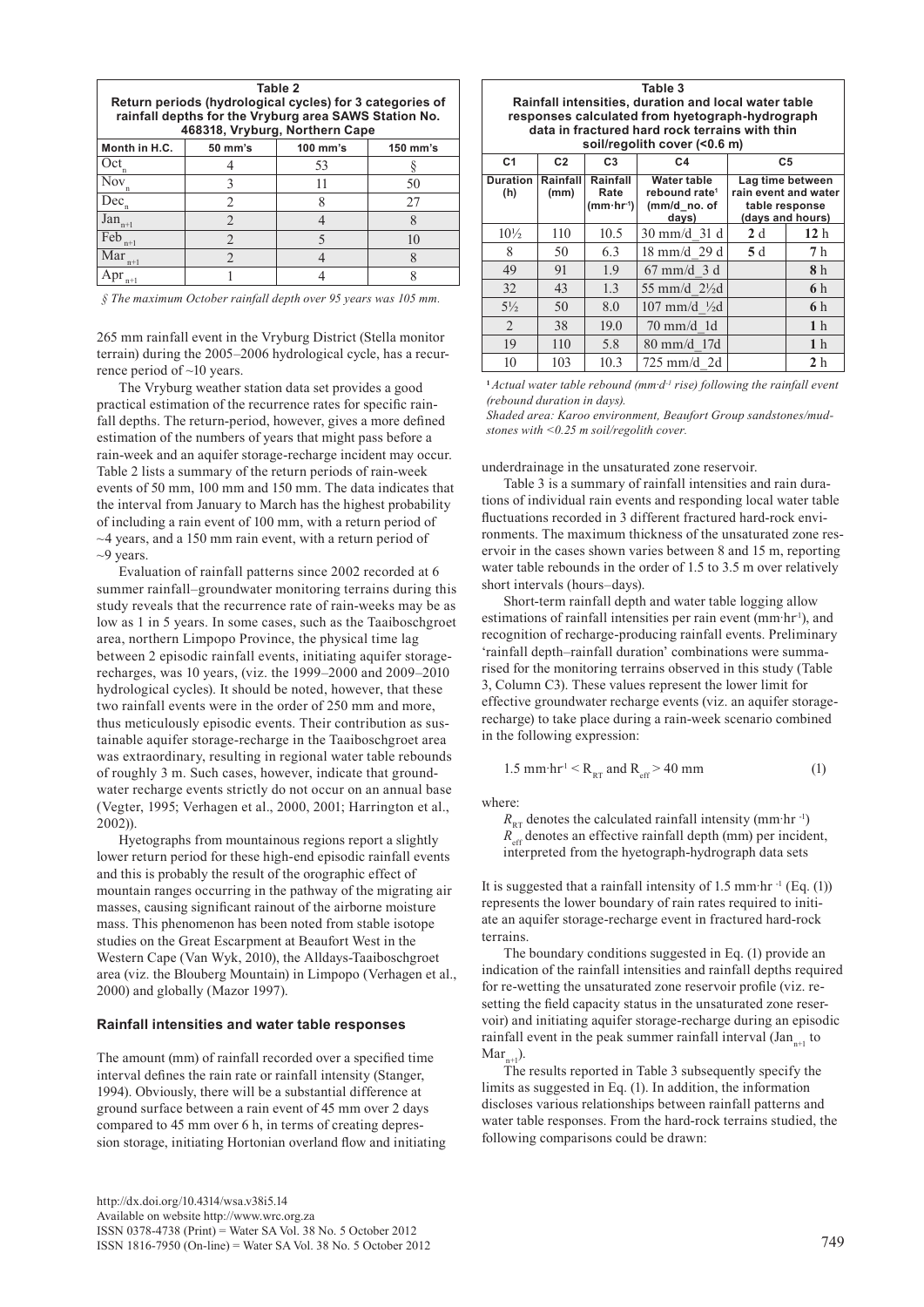- A relationship is present between the rain rates  $R_{\text{pr}}$ (Column 3) and the water table rebound rates/duration (Column 4). Those rainfall events with high depths ( $>50$  mm) and moderate  $R_{\text{RT}}$  values (1.5–5 mm·hr<sup>-1</sup>) tends to initiate aquifer storage-recharge conditions, especially when included in a rain-week scenario.
- Isolated, short duration  $(66 h)$  rainfall events with moderate depths (40 to 50 mm) render a high  $R_{RT}$  (>10 mm·hr<sup>1</sup>) but only initiate short-duration, low-amplitude water table rebounds. It is possible that these cases actually initiate high Hortonian surface flows that allow only limited direct infiltration to the underdrainage flow regime. These types of rainfall events have a tendency to occur during the early summer rainfall interval ( $Oct<sub>n</sub>$  to  $Dec<sub>n</sub>$ ), and are essential to initiate a wetting front through the unsaturated zone reservoir that enhances direct infiltration during the peak rainfall season (Jan<sub>n+1</sub> to Mar<sub>n+1</sub>).
- Episodic high-rainfall depths (>100 mm) during a rainweek scenario, which normally occurs in the peak season, may initiate extraordinary water table rebounds as reported in the last entry in Table 3, i.e. a 725 mm·d−1 rebound initiated by a  $10 h - 103$  mm rainfall event. Due to a well-wetted and relatively thin unsaturated zone reservoir (<10 m), the water table rebound started within 12 h from the onset of this specific rainfall event (recorded on fractured and weathered Letaba Basalt in the Taaiboschgroet area, Alldays District in the Limpopo Province).
- The lag-time between a recharge-producing rainfall surplus condition and a water table rebound could be a few hours where the unsaturated zone reservoir thickness is <10 m. It is therefore merely a function of the fractured status of the unsaturated zone reservoir, the moisture retention storage in the unsaturated zone reservoir and the actual rainfall intensity  $(R_{RT})$ . The Karoo hard-rock terrains (shaded section in Table 3), with relatively thin soil/regolith  $($  <0.25 m) development and sparse vegetation, demonstrate exceptionally short lag-times due to an effective bypass (macro-pore) flow mechanism in these terrains and shallow  $(\leq 10 \text{ m})$ water table conditions (see Column 5 data). In contrast to areas where the soil/regolith cover is more prominent (>0.6 m), the lag-times are longer, i.e. several days, as for the first 2 entries in Table 3 representing conditions at Stella (Vryburg District, Northern Cape Province). Observations in Botswana conclude that in areas where the soil/regolith cover is more prominent, the rainfall-groundwater

interaction lag-times could be relatively longer and may depend on the soil moisture retention from previous rainfall events (Verhagen et al., 2001).

## **Application of hyetograph-hydrograph data sets**

Long-term variations in the annual and summer rainfall totals vary substantially ( $\approx$ 200%), as illustrated in the hyetographhydrograph data set presented in Fig. 1, viz. the 2006-2007  $P_{\rm A}$ : 156 mm) and 2007–2008 ( $P_{\rm A}$ : 476 mm) hydrological cycles.

For the De Hoop Poort monitoring terrain at Beaufort West (Fig. 1), 3 prominent groundwater recharge events were noted during the 5 hydrological cycles that have been monitored at this site. Water table rebounds were initiated within rather short lag-times, i.e. less than 24 h. This fractured hard-rock terrain is situated just below the Great Escarpment and is influenced by the lower rainfall return-periods characteristic of mountainous regions; thus conditions satisfying Eq. (1) occur more frequently over time. What is, however, interesting to note at this site is the difference in the water table responses to the annual rainfall input over the 2003−2004 and 2004−2005 hydrological cycles. Although the annual rainfall input for both hydrological cycles is almost the same, i.e. around 260 mm, it was only the hydrological cycle with the rain-week incident (viz. 2003−2004, 133 mm over 2 days 20½ h) that registered an aquifer storagerecharge groundwater recharge event. This phenomenon accentuates inconsistencies with the application of mean annual precipitation (MAP) based recharge estimations.

This monitoring terrain, situated in an elevated Karoo sedimentary environment, represents a direct recharge, fractured hard-rock terrain, with an effective lateral drainage to surrounding sub-reservoirs where the actual recharged rainwater drives aquifer storage-recharge conditions according to a concept suggested by Willemink (1988) and Van Wyk (2010) for shallow (<0.25 m), soil/regolith-covered terrains.

This groundwater recharge concept, suggests that fractured hard-rock terrains can be regarded as direct recharge zones (vertical flow paths) where the recharge-producing rainfall surplus directly enters the underdrainage flow regime (viz. the unsaturated zone reservoir) and subsequently drains (lateral flow paths) towards surrounding sub-reservoirs, which get recharged depending on the magnitude of the recharge-producing rainfall surplus and the moisture status of the unsaturated zone reservoir. The lag-time for a water table rebound in the surrounding sub-reservoirs is much longer and they may only



DeHoopPoort\_Gw&Rf\_Sep'09

*Figure 1 Hyetograph-hydrograph diagram illustrating the interaction between rainfall patterns and the groundwater table at monitoring sites G29870BB\_RF (Rw) and G29870BE (Gw) at the De Hoop Poort monitoring terrain, Beaufort West District*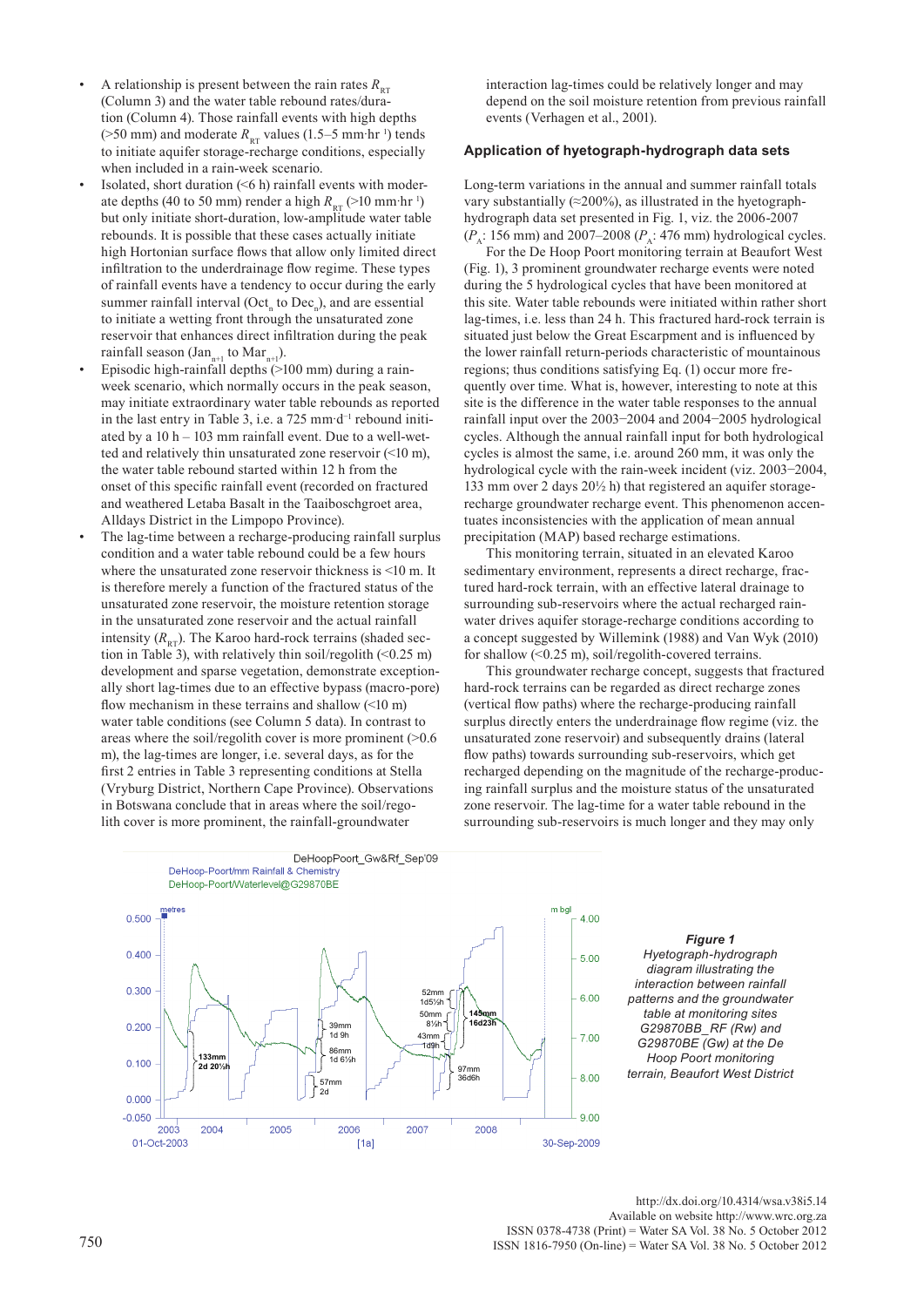respond several weeks/months after a local recharge-producing rainfall surplus event.

During field operations it has been noted that the lithological composition and thickness of the unsaturated zone reservoir governs the direct infiltration mode and underdrainage component given a recharge-producing rainfall surplus incident. It is therefore necessary to map the ground-surface conditions (thickness and type of the soil/regolith cover, if present) and the jointing/fracture status of the unsaturated zone reservoir to characterise the hard-rock terrain's potential infiltration probabilities.

## **Hydro-lithologic model of hard rock recharge terrains**

The vertical flow regime through the unsaturated zone is influenced by the characteristics of the local geological profile building the unsaturated zone reservoir. The lithological profile of semi-arid regions varies from bare hard-rock surfaces, to surfaces sporadically covered with a locally-derived soil/ regolith layer of variable thicknesses. The extension of the soil/regolith cover varies significantly due to the local geomorphological model, i.e. absent to relatively thin  $(0.25 \text{ m})$ on slopes and hard-rock terrains, but attaining several metres in low-lying alluvial-filled valleys. These latter areas can be distinguished as indirect recharge terrains, thus depending on upstream Hortonian runoff which may initiate local bank storage for short periods.

Constants and variables such as vertical flow resistance of the unsaturated zone reservoir, moisture status of the rooting zone in the unsaturated zone reservoir, percolation volumes provided by a recharge-producing rainfall surplus incident, and the depth to water table, regulate the groundwater recharge rate  $(R<sub>x</sub>)$ . What seems to be a significant factor influencing the vertical flux is the growth status of the local vegetation, especially once the plants approach their seed production phase, towards the end of the peak rainfall period and the forthcoming dry season (Gieske, 1992; De Vries and Simmers, 2002), during periods of no direct recharge. It appears from detailed assessments of the hyetograph-hydrograph data sets that even late-summer high-rainfall events (>40 mm) occurring in April do not initiate significant water table responses (viz. Fig. 1, late 2007–2008 hydrological cycle).

The vertical flow resistance of the unsaturated zone reservoir is a factor of the primary/secondary permeability of the rock material itself (Van Wyk, 2010). Fractured hard-rock surfaces expose a wide range of secondary joint/fracture heterogeneities and provide preferential flow paths driving effective bypass flows during a recharge-producing rainfall surplus incident. These features occur in various lengths and apertures in superficial outcrops in parallel, angular or different superimposed configurations. Down-the-hole image logging indicates that vertical/sub-vertical joints/fractures may extend from the ground surface to several metres  $(\approx 45 \text{ m})$  in depth. Although secondary mineralisation of these features diminishes the pore permeability considerably with depth, their apertures may reach several millimetres to a few centimetres in the unsaturated zone reservoir and the upper fractured and weathered portion of the saturated zone (Verhagen et al., 2000). These features may act as extreme hydraulic conduits during episodic recharge-producing rainfall surplus events, thus transporting infiltrated rainwater from the unsaturated zone reservoir to the saturated zone within hours, as observed in Fig. 1.

Horizontal jointing/fracturing in the unsaturated zone reservoir and at deeper levels in the aquifer body is enhanced by erosional unloading and isostatic rebound and occurs frequently in sedimentary formations (Woodford and Chevalier, 2002a; 2002b). These features develop around bedding/slipfault planes and may extend significantly in the lateral domain, viz. 50 to 100 m. The apertures of these lateral macro-pores are normally in the order of hairlines to a few centimetres. Microscopic movement along these fracture planes as a result of erosional unloading/tidal oscillations initiates the development of prominent fractured-weathered zones ( $\approx$ 0.5 m thick), displaying relatively high hydraulic conductivities in relation to the bulk formation package (observed in down-the-hole image logging data).

#### **The direct recharge concept**

The concept of a multi-modal flow regime through the unsaturated zone reservoir has been described from observations made as early as 1969 (Sharma and Hughes, 1985). The presence of macro-pores (joints/fractures) in a weathered and fractured rock medium (micro-pores) represents an enhanced (linked macro-pores) and retarded (interconnected micropores) flux mechanism once a recharge-producing rainfall surplus condition manifests at ground surface. It has been noted that vertical macro-pores (open joints/fractures) of even less than a millimetre wide may transmit infiltrated water at a rate of several metres per hour (Cook, 2003).

The recharge flow mechanism in most Southern African hard-rock terrains adheres to this multi-modal flow mechanism, as observed from the hyetograph-hydrograph data sets obtained from the dedicated monitoring terrains. This flow regime probably varies between a primary macro-fractured medium (permitting short-term macro-pore flow pulses) on the one end, and a secondary micro-fractured porous medium (permitting medium-term diffuse drainage) on the other. It was noted that the response from a recharge-producing rainfall surplus in fractured hard-rock terrains instigates a water table rebound within hours after the rainfall event, to be followed by a persistent medium-term water table rise (an aquifer storagerecharge condition) as illustrated Fig. 2.

According to a local groundwater recharge flow concept suggested by Willemink (1988) for hard-rock terrains in Karoo Supergroup formations and observed by Van Wyk (2010) for fractured hard-rock windows, the elevated water table mound in a direct recharge terrain initiates a lateral flow phase and subsequently recharging of the surrounding sub-reservoirs. In support of this concept, Mazor (1997) suggest an L-shaped flow path for shallow aquifer systems, viz. South Africa's fractured and weathered zones reaching depths of the order of  $\pm 45$  m bgl (estimated from water-strike frequency graphs cited in Vegter, 1995).

As soon as the underdrainage flow in direct recharge terrains disperses the water table trend changes into a recession phase (rate,  $mm \times d^{-1}$ ). This trend analogy is governed inversely by the storativity of the recharged portion of the aquifer and directly by the specific drainage resistance in the lateral flow domain (Gieske, 1992; De Vries, 2000). The recession phase may last for several weeks/months, until the water table approaches a steadystate condition and awaits the next recharge-producing rainfall surplus event to develop (viz. Fig. 1).

Subsequent to an episodic recharge event the aquifer saturation levels in direct recharge terrains remain at a high level for extended periods, as observed in the Taaiboschgrot case,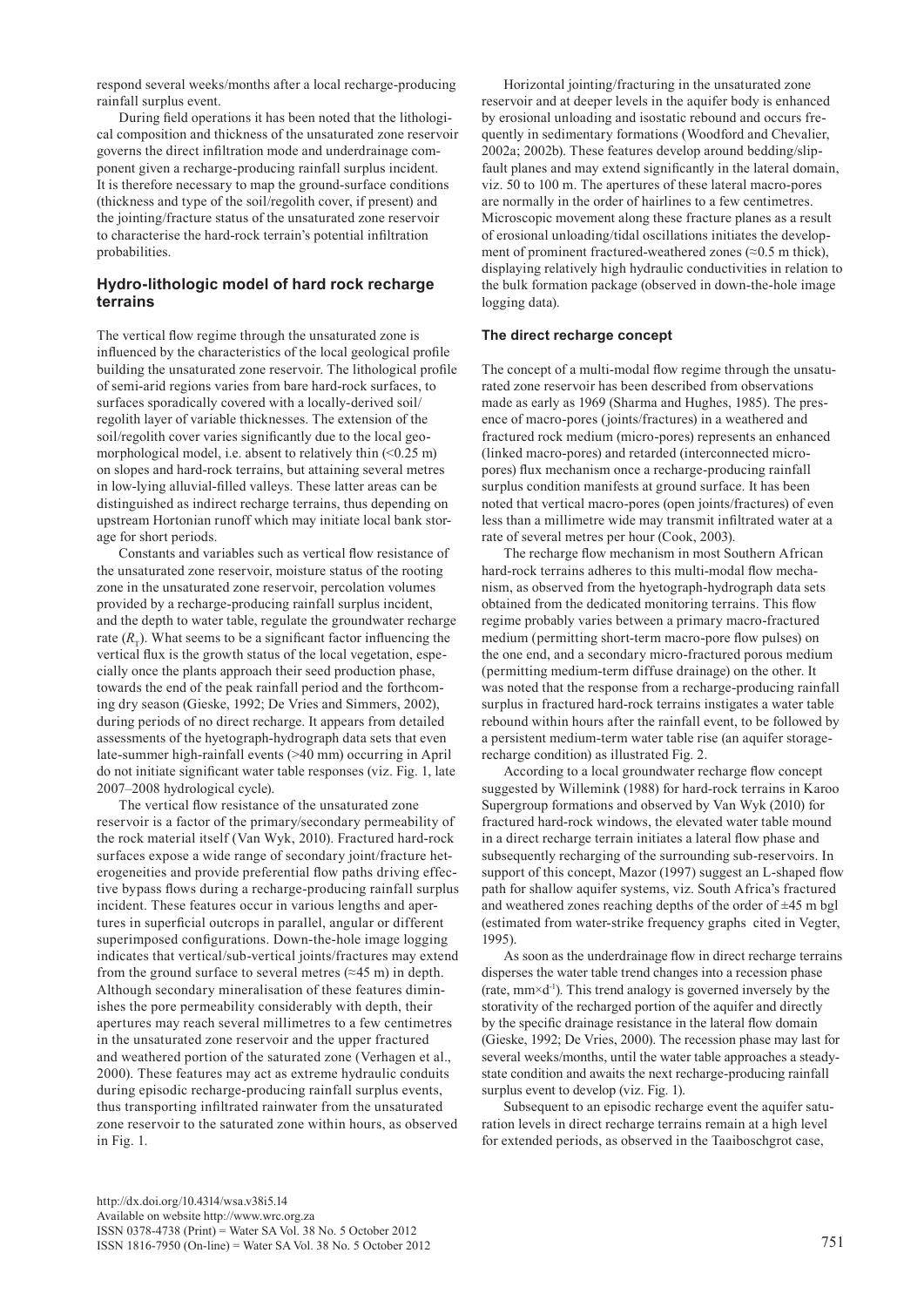

following the peak-period  $Jan_{2009}$ –Feb<sub>2009</sub> rain-week event  $(Fi\sigma 2)$ 

It is, however, worthwhile to note that soon after an extraordinary water table rebound has occurred and the aquifer saturation stage has reached a specific level, succeeding recharge-producing rainfall surplus events do not generate any significant water table rebounds. This phenomenon was noted for the rainfall events that occurred during March 2009 in the Taaiboschgroet area (Fig. 2) after a 2.7 m water table rebound. This condition has been observed in the Stella fractured hardrock monitoring terrain in the Northern Cape as well.

In fractured hard-rock cases, the reason for this phenomenon probably lies in the presence of shallow lateral flow paths feeding local interflow systems. The hydraulic status of a thoroughly wetted unsaturated zone reservoir at that point in time probably enhances the underdrainage flow regime extensively. The presence of numerous small springs and enhanced base flows during such wet cycles is almost certainly an indication hereof. In areas where the soil/regolith zone is well defined (>0.25 m), desiccation and tension cracks represent excellent macropore bypass flow systems (Nkotagu, 1996), which may seal during the late peak rainfall season and enhance Hortonian runoff conditions. In addition, abundant local vegetation growth towards the end of the rainy season with a well-established rooting system probably enhances plant transpiration to a level that results in most of the local underdrainage moisture being almost entirely captured in the rooting zone (upper unsaturated zone reservoir).

## **Conclusions**

The Great Escarpment plays a major role in the sub-continental distribution of rainfall input and patterns. Rainfall patterns in the arid and semi-arid regions of Southern Africa manifest as intermittent rainfall incidents with a high depth-space variability. Low rainfall depths (< 40 mm per event) and erratic rainfall sequences occur frequently, which probably produces an advanced dried-out unsaturated zone reservoir that requires frequent re-wetting to facilitate an effective underdrainage flow regime.

High rainfall-depth variabilities and intensities have been observed in the summer rainfall regions of South Africa as a result of the convection-cell rainfall pattern driven by interior synoptic weather patterns. Extraordinary high-rainfall events

in the semi-arid region occur simultaneously with short wet cycles, or rain-weeks. Rainfall depths during a rain-week can be as high as 200 mm recorded over a few days, including individual falls of 100 mm with rainfall intensities of 10 mm·hr -1 and more.

The frequency of exceedance of these rain-week episodes containing a rainfall incident exceeding 50 mm is low (i.e. 1 in 2 hydrological cycles). Rainfall patterns during wetter hydrological cycles may include an episodic rain-week condition when ≈60% of the annual rainfall is registered during one or two rainfall incidents (i.e. 100 to 200 mm). These falls have a recurrence rate of ≈4 and ≈9 years, respectively. These low recurrence rates indicate that groundwater recharge is not an annual event and several hydrological cycles may therefore pass before the next sustainable aquifer-storage recharge event occurs.

A unique relationship exists between rainfall intensities and water table responses (viz. recharge events). For example, it has been observed that low intensity  $(< 1.5$  mm·hr·l single rainfall incidents with high depths (i.e. 40 to 60 mm) do not necessarily initiate an aquifer storage-recharge event, especially during the early rainfall period ( $Oct<sub>n</sub>$  to  $Dec<sub>n</sub>$ ). Recharge-producing surplus rainfall is captured for rewetting of the unsaturated zone reservoir including the rooting zone. This phenomenon is probably due to a high vegetation water-demand (previous late summer growth) and subsequent drying-out phase of the upper unsaturated zone reservoir during the winter period. During the summer peak period (viz. Jan<sub>n+1</sub> to Mar<sub>n+1</sub>) the unsaturated zone reservoir is re-wetted thoroughly and rainfall intensities greater than 1.5 mm·hr<sup>-1</sup> with an effective rainfall depth of 40 mm and more can initiate an aquifer storage-recharge, especially during a rain-week scenario.

The hydro-lithological flow regime of fractured hard-rock terrains is governed by the characteristics of the local geological profile building the unsaturated zone reservoirs (upper/ rooting zone and lower zone). Vertical and horizontal jointing/ fracturing in the fractured and weathered zone represent multimodal flow conditions consisting of interlinked preferential bypass flow paths in the bulk rock with a retarded diffused seepage through the rock mass in the presence of linked micropores. Multi-site monitoring at fractured hard-rock terrains emphasises that a direct recharge mechanism exists, enhanced by the presence of macro-pore features as indicated by the short lag-time between effective rainfall events and dynamic water table responses.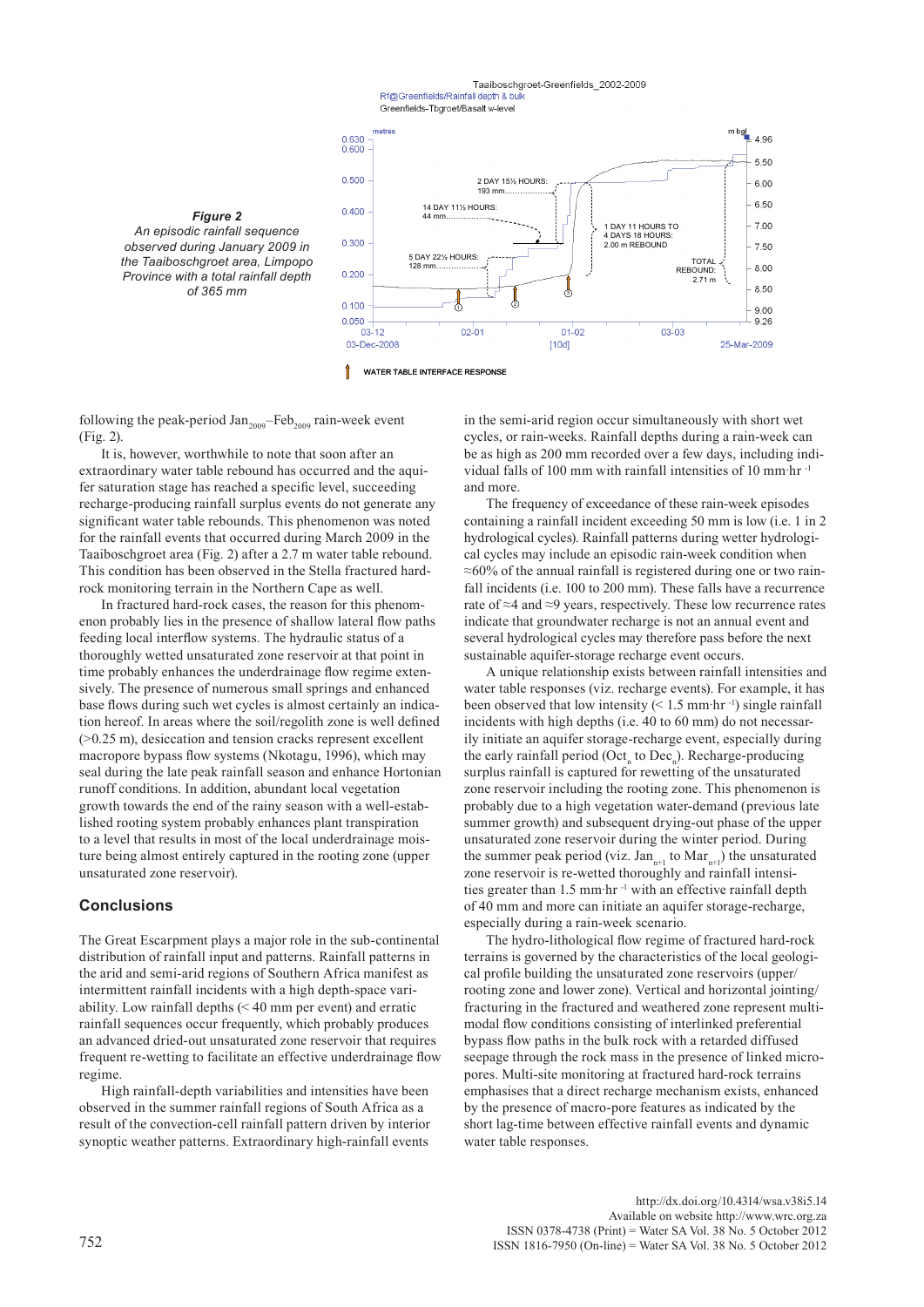The groundwater recharge flow concept on fractured hardrock terrains pursues an L-shaped flow path from these terrains (viz. vertical flow in direct intake area) to, and subsequently recharging, the surrounding sub-reservoirs (viz. lateral flow from direct intake area), driven by the groundwater mound created in the intake area, which can be several metres high (viz. 1.5 to 3 m) during an effective recharge incident. The timedependent dimension of the water-level rebound and recession curve is primarily a factor of the rainfall input (rain rate and depth), shaped by the hydraulic characteristics of the unsaturated zone and the saturated zone reservoirs.

Hyetograph-hydrograph diagrams report dynamic rainfall– groundwater interactions in fractured hard-rock terrains in the semi-arid summer rainfall regions, especially during episodic rain-week incidents. The low recurrence rate of rain-weeks initiating aquifer storage-recharge conditions, however, implies that sustainable aquifer storage-recharge events are episodic and therefore not fixed annual events. In addition, a specific rainfall pattern from the onset of the summer rainfall season  $(Oct<sub>n</sub>)$  is required to restore the field capacity of especially the micro-pore flow domain of the unsaturated zone reservoir. This condition is required to ensure a re-wetting phase initiating an effective flow path regime during the peak rainfall period  $(Jan_{n+1}$  to Mar<sub>n+1</sub>).

The vegetation water demand, used to initiate the re-growth phase during the early summer interval  $(Oct<sub>n</sub>$  to  $Dec<sub>n</sub>)$ , captures a significant portion of the infiltrating rainwater in cases where the rainfall depth falls short of the boundary conditions specified in Eq. (1). It has been observed from the hyetographhydrograph diagrams that rainfalls in the lower category (viz. <30 mm per event) do not initiate water table rebounds during the early and late summer rainfall season.

## **Recommendations**

Considering the importance and unfortunately limited extent of long-term time-series data determining rainfall patterns and depths, efforts to establish special rainfall depth and hydrochemical monitoring terrains should be included as objectives for designing integrated hydrological monitoring programmes/ networks in Southern Africa. Statistical assessments of longterm rainfall data should be performed to establish local recurrence rates of rain-week scenarios, which have been demonstrated to be the main driver for sustainable aquifer storagerecharge events.

Groundwater monitoring programmes should specifically focus on direct recharge terrains, as this is where the rechargeproducing rainfall surplus effectively enters the underdrainage flow regime, altered by evapotranspiration processes in the unsaturated zone reservoir and at ground surface (depression storage). The data obtained from monitoring programmes should allow the compilation of hyetograph-hydrograph data sets which provides a physical characterisation of the rainfallgroundwater interaction under different synoptic conditions, i.e. wet and dry cycles. These data sets also provide a characterisation of the unsaturated zone reservoir in terms of moisture retention and the boundary between underdrainage flow and surface runoff. Ground-surface and soil/regolith mapping is required to identify potential direct and indirect groundwater recharge zones. These terrains need to be specifically monitored and need to be protected through aquifer protection zoning protocols.

The relationship between rainfall intensities (or rain rates: mm·hr<sup>-1</sup>) and local Hortonian run-off in hard-rock terrains

needs to be investigated and quantified in time. Special surface–groundwater monitoring networks need to be developed as part of integrated hydrological monitoring programmes in the headwater reaches of drainage catchments.

In conclusion, with relevance to climate variability impacts on the surface and groundwater resources of Southern Africa, the hydrometeorological effects of rising ambient temperatures in the semi-arid and arid regions of Southern Africa will probably alter the temperature and moisture retention of the unsaturated zone reservoir, as well as the ground-surface conditions. A different re-wetting cycle and moisture status of especially the upper unsaturated zone reservoir (rooting zone) could emerge, which may alter the groundwater recharge potential considerably under erratic rainfall patterns. Hydrological monitoring should therefore include the physical cycles in the unsaturated zone reservoir as well.

# **Acknowledgements**

The authors would like to thank the staff from the Sub-Directorate: Groundwater Resources Assessment and Monitoring and the Geohydrology Sections in the Western Cape Province, Northern Cape Province and Limpopo Province for their monitoring support.

The support of the South African Weather Service, Pretoria Office, for providing the long-term daily rainfall data for 7 rainfall stations in the arid and semi-arid region of South Africa is highly appreciated.

# **References**

- COOK PG (2003) *A Guide to Regional Groundwater flow in Fractured Rock Aquifers*. CSIRO, Land and Water Australia. 108 pp.
- DE VRIES JJ (2000) Groundwater level fluctuations The pulse of the aquifer, evaluation and protection of groundwater resources (Conference Wageningen). 27–43.
- DE VRIES JJ and SIMMERS I (2002) Groundwater recharge: An overview of processes and challenges. *Hydrol. J.* **5** 5–17.
- GIESKE A (1992) *Dynamics of Groundwater Recharge. A Case Study in Semi-Arid Eastern Botswana*. Drukkerij Febodruk BV, Enschede. 289 pp.
- HARRINGTON GA, COOK PG and HERCZEG AL (2002) Spatial and temporal variability of ground water recharge in Central Australia: A tracer approach. *Groundwater* **40** (5) 518–528.
- KENDALL C and MCDONNELL JJ (1998) *Isotope Tracers in Catchment Hydrology*. Elsevier, Amsterdam. 839 pp.
- KESSLER J and DE RAAD SJ (1974) *Analysing Rainfall Data: Drainage Principles and Applications.* Publication 16. Vol. III. International Institute for Land Reclamation and Improvement. Wageningen, The Netherlands. 368 pp.
- MAZOR E (1997) *Chemical and Isotopic Groundwater Hydrology. The Applied Approach* (2nd edn.). Marcel Dekker Inc., New York. 413 pp.
- NKOTAGU H (1996) Application of environmental isotopes to groundwater recharge studies in semi-arid fractured crystalline basement area of Dodoma, Tanzania. *J. Afr. Earth Sci.* **22** (4) 443–457.
- SHARMA ML and HUGHES MW (1985) Groundwater recharge estimation using chloride, deuterium and oxygen-18 Profiles in the deep coastal sands of Western Australia, *J. Hydrol.* **81** 93–109.
- STANGER G (1994), *Dictionary of Hydrology and Water Resources*. Lochan Publishing, Hallet Cove, Southern Australia.
- VAN HEERDEN J and HURRY L (1992) *Southern Africa's Weather Patterns. An Introductory Guide*. Acacia, Pretoria. 95 pp.
- VAN TONDER GJ and BEAN JA (2003) Challenges in estimating groundwater recharge. In: Xu Y and Beekman HE (eds.) *Groundwater Recharge Estimation in Southern Africa*. UNESCO IHP Series **64**. UNESCO, Paris. 207 pp.